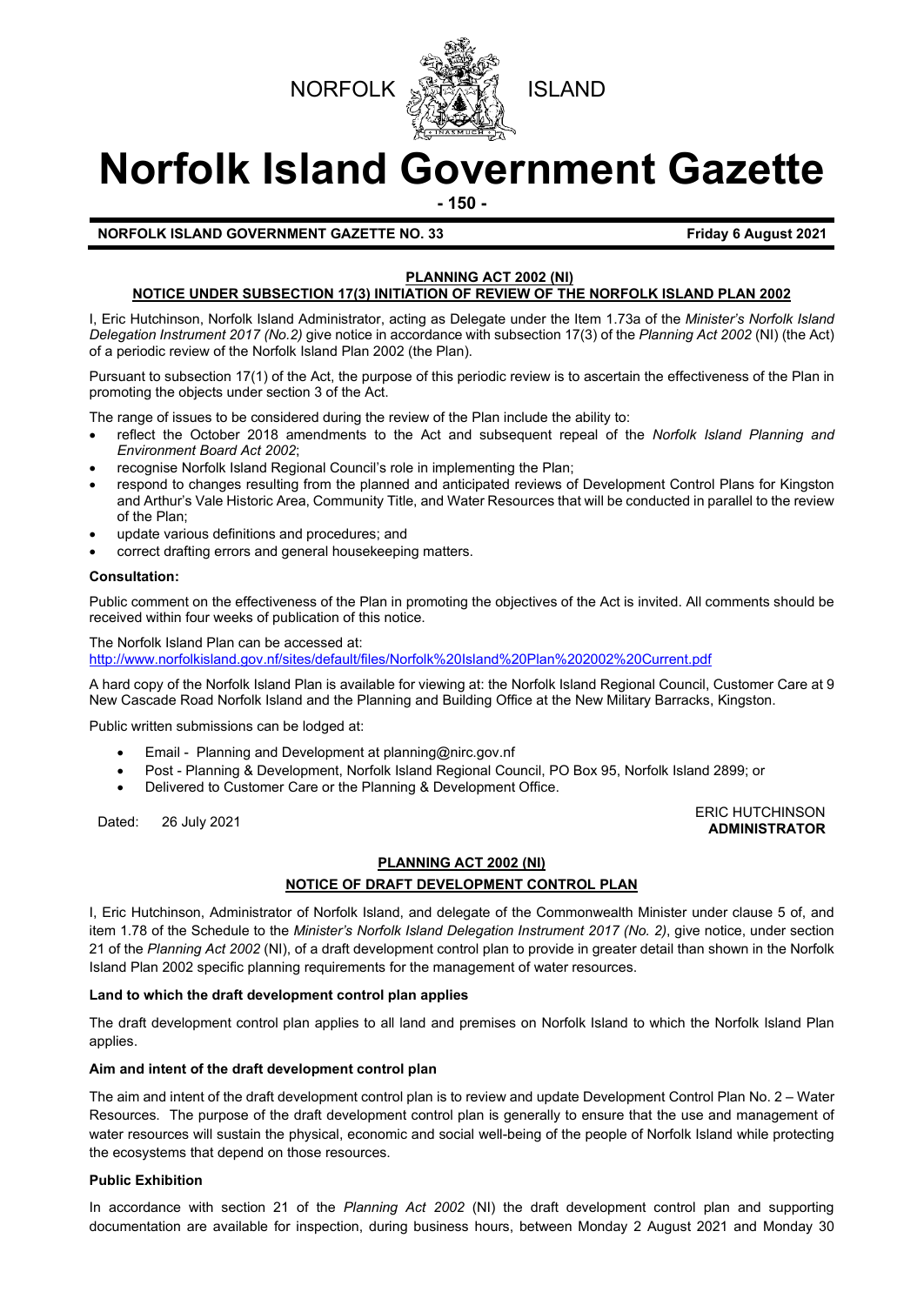#### **NORFOLK ISLAND GOVERNMENT GAZETTE NO. 33 Friday 6 August 2021**

**ADMINISTRATOR**

August 2021 at:

- The Norfolk Island Regional Council Planning Office, New Military Barracks, Kingston
- The Norfolk Island Regional Council Customer Care Office, New Cascade Road, Burnt Pine
- Norfolk Island Regional Council's website [http://www.norfolkisland.gov.nf/your-council/council](http://www.norfolkisland.gov.nf/your-council/council-documents/documents-public-exhibition)[documents/documents-public-exhibition](http://www.norfolkisland.gov.nf/your-council/council-documents/documents-public-exhibition)

#### **Submissions**

Any person may make written submissions to the General Manager, Norfolk Island Regional Council about this draft development control plan. All submissions must be received by Monday 6 September 2021 and signed by at least one person making the submission. If a submission objects to the draft development control plan, the grounds for objections must be specified in the submission.

Dated: 26 July 2021<br>Dated: 26 July 2021

#### **CROWN LANDS ACT 1996 (NI) CHANGE OF CROWN LEASE CATEGORY**

In accordance with Crown Land Instructions, public comment is invited on a proposed change of crown lease category for the following –

**Location and Lessee** - Portion 40b8, Queen Elizabeth Avenue Mr Christopher Kenny

**Proposed Change** - Change from Residential to Special Purpose

Written comments should be received no later than 13 August 2021 and emailed to [Office.administrator@infrastructure.gov.au.](mailto:Office.administrator@infrastructure.gov.au)

Dated: 27 July 2021<br>Dated: 27 July 2021

## **COURT OF PETTY SESSIONS**

The next sittings of the Court of Petty Sessions is set to commence the week of Monday 9<sup>th</sup> August 2021 at 10.00am

Dated: 28 July 2021 2002 12:00 2008 2009 2009 2012 2021 2021 2021 2022 2021 2022 2021 2022 2021 2022 2021 2022

**ADMINISTRATOR**

**CLERK OF THE COURT OF PETTY SESSIONS**

#### **PLANNING ACT 2002 (NI) – SUBSECTION 43(1) NOTICE DEVELOPMENT APPLICATIONS**

| <b>Development Application No.:</b> | DA.BA 26/2021                                                   |
|-------------------------------------|-----------------------------------------------------------------|
| Applicant:                          | J L Nobbs-McCowan                                               |
|                                     | PO Box 561, NORFOLK ISLAND                                      |
| Location:                           | Portion(s) Lot: 7 Sec: 14 Por: 39r4 and 39r18, 113 Taylors Road |
| Proposed Development:               | Industry - Light: Extension to Joinery                          |
| Zone:                               | Mixed Use                                                       |
| Category:                           | Permissible (with consent)                                      |

#### **Public Exhibition**

This Development Application may be inspected, during business hours, at the Planning Office at the Norfolk Island Regional Council, New Military Barracks, Kingston. The Development Application may also be viewed at Council's website a[t http://www.norfolkisland.gov.nf/your-council/council-documents/documents-public-exhibition.](http://www.norfolkisland.gov.nf/your-council/council-documents/documents-public-exhibition)

#### **Submission**

Any person may, during the period between Monday 26 July 2021 and Monday 9 August 2021, make written submissions to the General Manager about this Development Application. All submissions must state the relevant Development Application number. All submissions must be signed by at least one person making the submission. If a submission objects to the proposed development, the grounds for objections must be specified in the submission.

#### **Reviewable decisions**

Decisions made on this Development Application under the *Planning Act 2002 (NI)* are reviewable decisions within the meaning of subsection 78(1) of the Act.

Dated: 21 July 2021 JODIE BROWN **SENIOR STRATEGIC PLANNER** 

#### **DISASTER AND EMERGENCY MANAGEMENT ACT 2001 (NI) FURTHER EXTENSION OF DECLARATION OF STATE OF EMERGENCY**

I **Eric Hutchinson,** Administrator of Norfolk Island and delegate of the Minister under Section 5 of, and item 1.27 of the Schedule to, the *Minister's Norfolk Island Delegation Instrument 2019*: